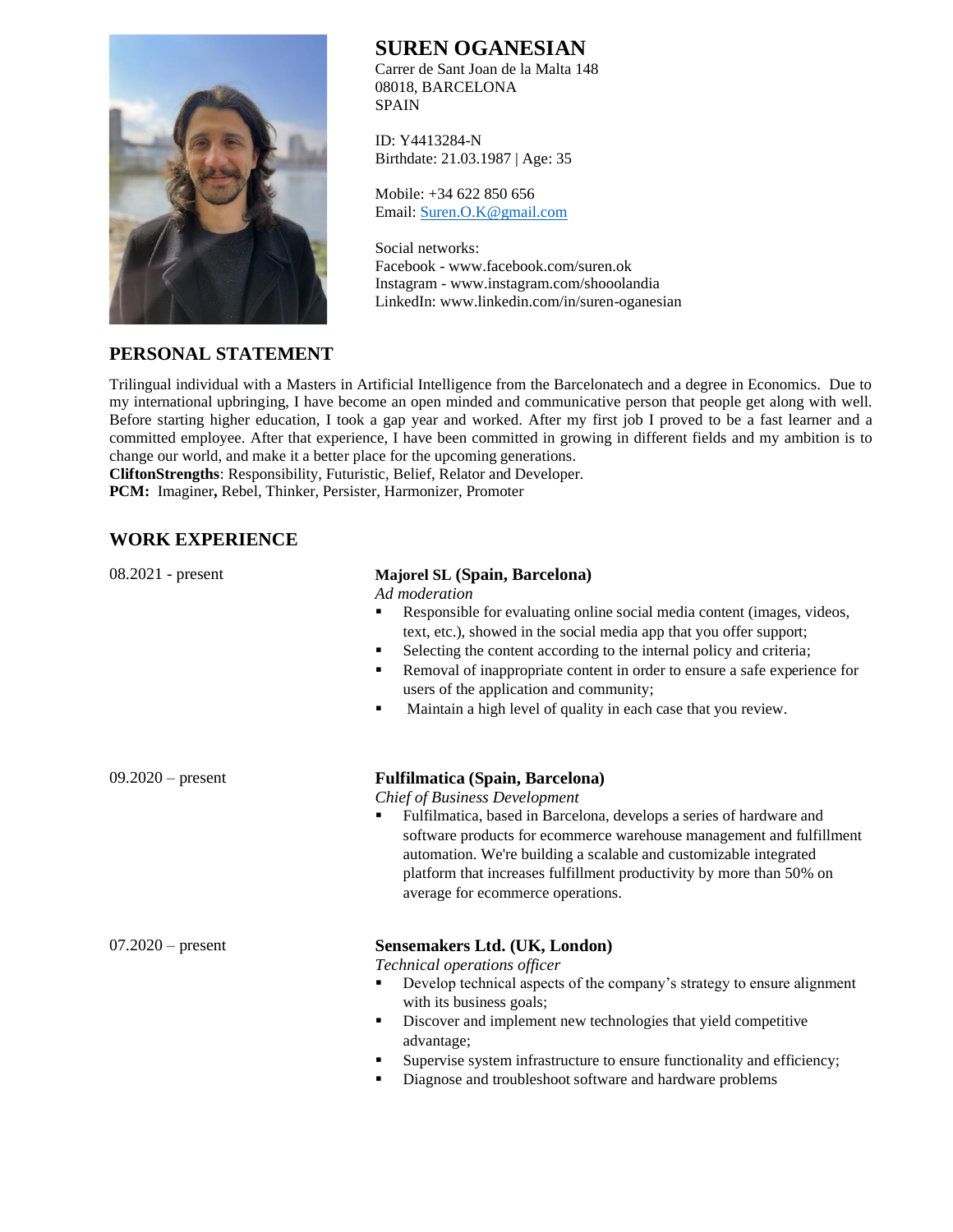| $11.2018$ - present | <b>LUSÍN Jewelry (Russia, Moscow)</b><br><b>Business Partner</b><br>LUSIN Jewelry is a family business that we run together with my wife Elina<br>Nakhapetyan. Elina is in charge of Design, SMM, PR, Marketing and Supply<br>Chain. I am in charge of operations, accounting, website, SEO, contracts,<br>taxation and financial reports.                                                                                       |
|---------------------|----------------------------------------------------------------------------------------------------------------------------------------------------------------------------------------------------------------------------------------------------------------------------------------------------------------------------------------------------------------------------------------------------------------------------------|
| $07.2014 - 10.2015$ | <b>JSC PRONIT (Russia, Moscow)</b><br>Leading Expert<br>More contact with the client;<br>Greater responsibilities and workload;<br>٠<br>Two assistants assigned to me;<br>٠<br>Weekly reports during the directors meeting;<br>٠<br>Responsible for design and product insights of customer service products<br>٠<br>and experiences<br>all previous responsibilities.<br>п                                                      |
| $04.2013 - 06.2014$ | Projects department expert<br>Business trips to introduce the product and promote the brand;<br>all previous responsibilities.<br>٠                                                                                                                                                                                                                                                                                              |
| $04.2011 - 04.2013$ | Projects department manager<br>Project management;<br>Interaction with Visa and MasterCard companies;<br>٠<br>Creating commercial offers complying with the demand of the costumer;<br>٠<br>Contracts signing and management;<br>٠<br>Organization of billing invoices and other documents, tracking payments;<br>п<br>Communication with clients, consulting on software and works within my<br>competence by phone and e-mail. |
| $10.2012 - 07.2014$ | <b>Quinta Capital Partners B.V. (Russia, Moscow)</b><br>Assistant to the Head of Lifestyle department<br>Current market research on technological gadgets and luxury items;<br>Researched suppliers and negotiated contracts.<br>п                                                                                                                                                                                               |
| 06.2011 - 07.2013   | <b>Business owner (Russia, Moscow)</b><br>Director<br>Opened a bakery with external investment. Project lasted for 2 years, repaid<br>investors in 10 months with annual revenue of 680k USD. Gained a lot of<br>experience and knowledge about start-ups and how to run a business in Russia.                                                                                                                                   |
| $10.2008 - 09.2010$ | <b>Center Capital Leasing (Russia, Moscow)</b><br><b>CFO</b> Assistant<br>Preparing and gathering documents for leasing contracts;<br>Contacting clients to retrieve necessary information for the contracts;<br>٠<br>Management of data base and client portfolios. Responsible for payment<br>٠<br>reminders and follow ups;<br>Client consultation.<br>٠                                                                      |
| $04.2006 - 08.2006$ | <b>CenterInvest Group (Russia, Moscow)</b><br>Unpaid summer internship - Assistant to chief analyst<br>Involved in all stages of researching second-tier companies for future<br>investments;<br>Learned how to identify potential risks as well as spotting good investment<br>٠<br>opportunities;                                                                                                                              |